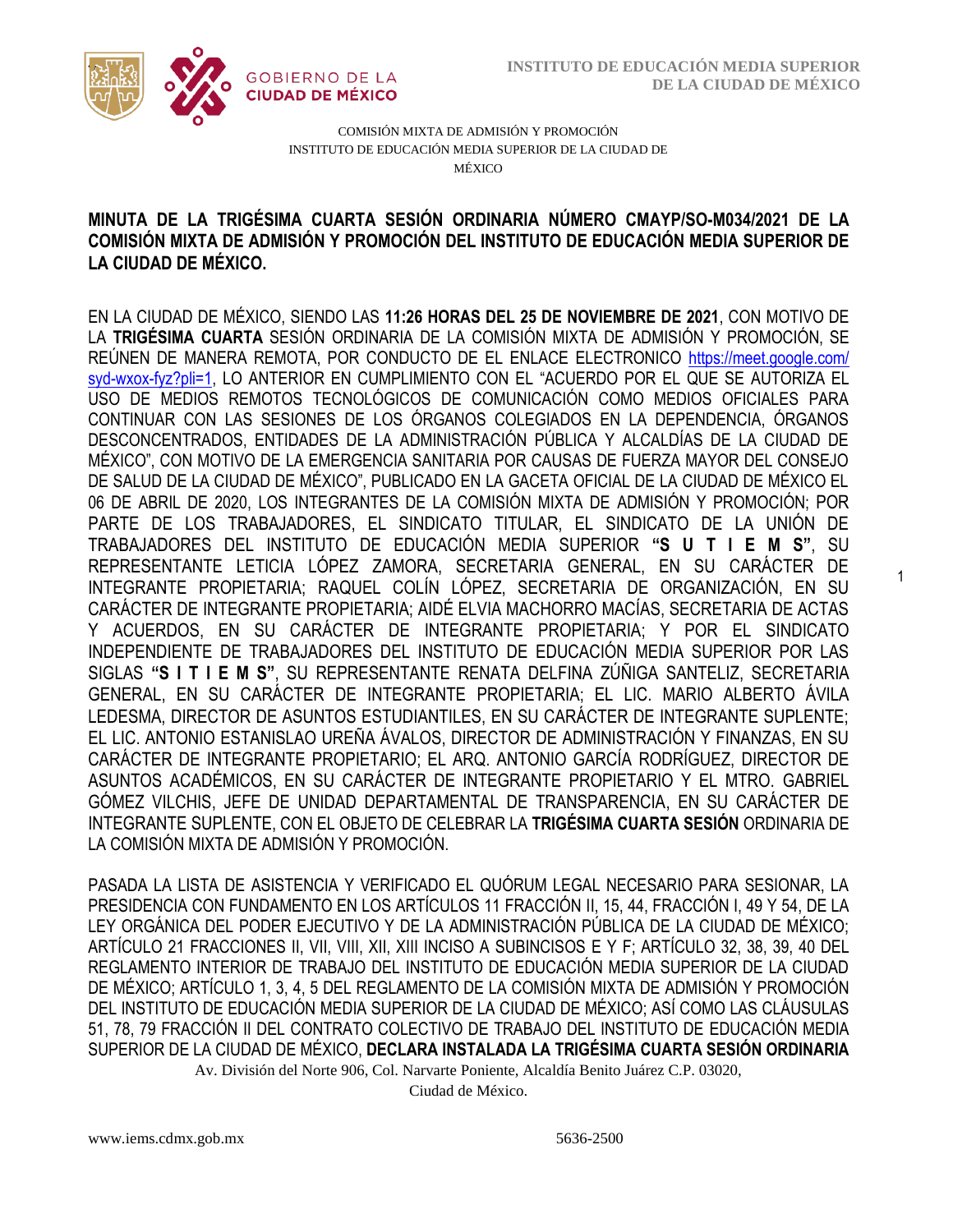

COMISIÓN MIXTA DE ADMISIÓN Y PROMOCIÓN INSTITUTO DE EDUCACIÓN MEDIA SUPERIOR DE LA CIUDAD DE MÉXICO

### CONSIDERARÁN VÁLIDOS Y SURTIRÁN EFECTOS INDEPENDIENTE DE LA FIRMA DE LOS ACUERDOS Y  **NÚMERO CMAYP/SO-M034/2021, POR LO QUE TODOS LOS ACUERDOS QUE EN ÉSTA SE APRUEBEN, SE ACTAS CORRESPONDIENTES.**

# **ORDEN DEL DÍA**

SE PRESENTA PARA SU APROBACIÓN, EL ORDEN DEL DÍA DE LA **TRIGÉSIMA CUARTA SESIÓN ORDINARIA DE LA COMISIÓN MIXTA DE ADMISIÓN Y PROMOCIÓN DEL INSTITUTO DE EDUCACIÓN MEDIA SUPERIOR DE LA CIUDAD DE MÉXICO, NÚMERO CMAYP/SO-M034/2021,** CON LOS PUNTOS SIGUIENTES:

- I. LECTURA Y APROBACIÓN DEL ORDEN DEL DÍA.
- II. SE PRESENTA PARA SU APROBACIÓN EL DICTAMEN **DIC-IEMS-CMAYP-036-2021.**
- III. SE PRESENTA PARA SU APROBACIÓN LA PROPUESTA DE FECHA PARA LA CELEBRACIÓN DE **TRIGÉSIMA QUINTA SESIÓN** ORDINARIA DE LA COMISIÓN MIXTA DE ADMISIÓN Y PROMOCIÓN.

# **M I N U T A**

**PRIMERO.** PASADA LA LISTA DE ASISTENCIA Y VERIFICADO EL QUÓRUM LEGAL NECESARIO PARA SESIONAR, LA PRESIDENCIA CON FUNDAMENTO EN LOS ARTÍCULOS 11 FRACCIÓN II, 15, 44, FRACCIÓN I, 49, 54, DE LA LEY ORGÁNICA DEL PODER EJECUTIVO Y DE LA ADMINISTRACIÓN PÚBLICA DE LA CIUDAD DE MÉXICO; 21 FRACCIONES II, VII, VIII, XII, XIII INCISO A SUBINCISOS E Y F; 32, 38, 39, 40 DEL REGLAMENTO INTERIOR DE TRABAJO DEL INSTITUTO DE EDUCACIÓN MEDIA SUPERIOR DE LA CIUDAD DE MÉXICO; 1, 3, 4, 5 DEL REGLAMENTO DE LA COMISIÓN MIXTA DE ADMISIÓN Y PROMOCIÓN DEL INSTITUTO DE EDUCACIÓN MEDIA SUPERIOR DE LA CIUDAD DE MÉXICO; 51, 78, 79 FRACCIÓN II DEL CONTRATO COLECTIVO DE TRABAJO DEL INSTITUTO DE EDUCACION MEDIA SUPERIOR DE LA CIUDAD DE MÉXICO, **DECLARA ABIERTA LA TRIGÉSIMA CUARTA SESIÓN ORDINARIA DE LA COMISIÓN MIXTA DE ADMISIÓN Y PROMOCIÓN DEL INSTITUTO DE EDUCACIÓN MEDIA SUPERIOR DE LA CIUDAD DE MÉXICO NÚMERO CMAYP/SO-M034/2021, POR LO QUE TODOS LOS ACUERDOS QUE EN ÉSTA SE APRUEBEN, SE CONSIDERARÁN VÁLIDOS Y SURTIRÁN EFECTOS INDEPENDIENTE DE LA FIRMA DE LOS ACUERDOS Y ACTAS CORRESPONDIENTES.**

LAS PERSONAS INTEGRANTES DE LA **COMISIÓN MIXTA DE ADMISIÓN Y PROMOCIÓN DEL INSTITUTO DE EDUCACIÓN MEDIA SUPERIOR DE LA CIUDAD DE MÉXICO** APRUEBAN POR UNANIMIDAD, EL ORDEN DEL DÍA DE LA **TRIGÉSIMA CUARTA** SESIÓN ORDINARIA CON LOS PUNTOS SIGUIENTES: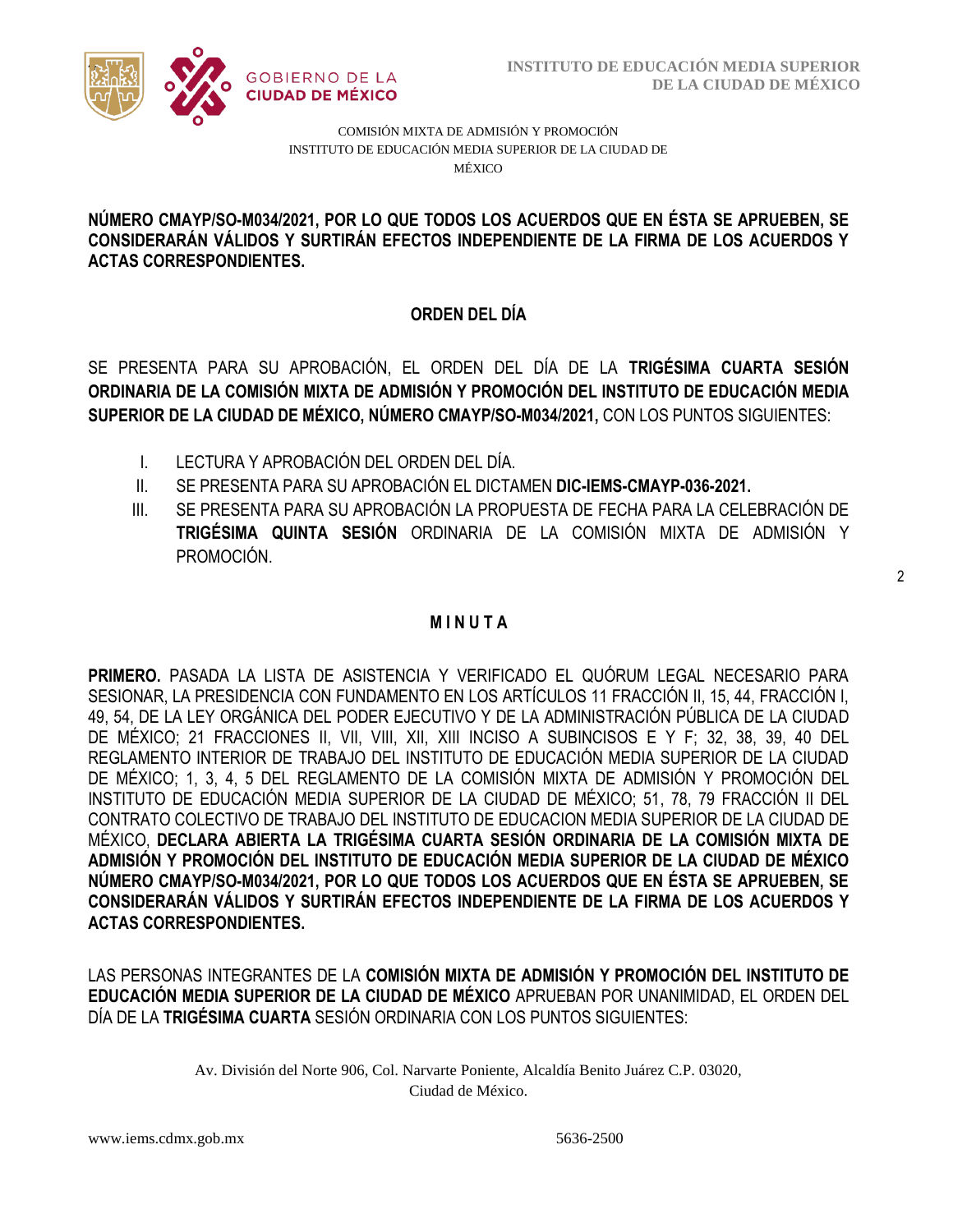

COMISIÓN MIXTA DE ADMISIÓN Y PROMOCIÓN INSTITUTO DE EDUCACIÓN MEDIA SUPERIOR DE LA CIUDAD DE MÉXICO

- I. LECTURA Y APROBACIÓN DEL ORDEN DEL DÍA.
- /2020 II. SE PRESENTA PARA SU APROBACIÓN EL DICTAMEN **DIC-IEMS-CMAYP-036-2021.**
- III. SE PROPONE FECHA PARA LA CELEBRACIÓN DE LA **TRIGÉSIMA QUINTA SESIÓN** ORDINARIA DE LA COMISIÓN MIXTA DE ADMISIÓN Y PROMOCIÓN.

**SEGUNDO. –** LOS INTEGRANTES DE LA COMISIÓN MIXTA DE ADMISIÓN Y PROMOCIÓN TOMAN CONOCIMIENTO Y APRUEBAN EN TODAS Y CADA UNA DE SUS PARTES EL DICTAMEN **DIC-IEMS-CMAYP-036-2021** PARA TODOS LOS EFECTOS ADMINISTRATIVOS CORRESPONDIENTES.

SUTIEMS MANIFIESTA SU RECHAZO A QUE SE SOLICITEN DOCUMENTOS PARA REALIZAR TRÁMITES QUE NO SE ENCUENTRAN ESTABLECIDOS NI EN EL CONTRATO COLECTIVO NI EN EL REGLAMENTO DE LA COMISIÓN MIXTA EN SU ARTÍCULO 49 FRACCIÓN II INCISO B.

**TERCERO.** - LOS INTEGRANTES DE LA COMISION MIXTA DE ADMISIÓN Y PROMOCIÓN TOMAN CONOCIMIENTO Y APRUEBAN EL SEÑALAMIENTO PARA QUE TENGA VERIFICATIVO LA CELEBRACIÓN DE **LA TRIGÉSIMA QUINTA** SESIÓN ORDINARIA DE LA COMISIÓN MIXTA DE ADMISIÓN Y PROMOCIÓN EL **02 DE DICIEMBRE DE 2021**, A LAS **11:00 HORAS,** SE ENVIARÁ MEDIANTE CORREO ELECTRÓNICO LA INVITACIÓN DE LA MISMA.

**CUARTO. -** LOS ACUERDOS TOMADOS EN LA PRESENTE SESIÓN, SON VÁLIDOS Y SURTIRÁN SUS EFECTOS LEGALES Y JURÍDICOS EN TÉRMINOS DE LO DISPUESTO POR LOS ARTÍCULOS 11 FRACCIÓN II, 15, 44, FRACCIÓN I, 49, 54, DE LA LEY ORGÁNICA DEL PODER EJECUTIVO Y DE LA ADMINISTRACIÓN PÚBLICA DE LA CIUDAD DE MÉXICO; 21 FRACCIONES II, VII, VIII, XII, XIII INCISO A SUBINCISOS E Y F; 32, 38, 39, 40 DEL REGLAMENTO INTERIOR DE TRABAJO DEL INSTITUTO DE EDUCACIÓN MEDIA SUPERIOR DE LA CIUDAD DE MÉXICO; 1, 18, 21, 25, 34 Y 37 DEL REGLAMENTO DE LA COMISIÓN MIXTA DE ADMISIÓN Y PROMOCION DEL INSTITUTO DE EDUCACIÓN MEDIA SUPERIOR DE LA CIUDAD DE MÉXICO; ASÍ COMO LAS CLÁUSULAS 51, 78, 79 FRACCIÓN II DEL CONTRATO COLECTIVO DE TRABAJO DEL INSTITUTO DE EDUCACIÓN MEDIA SUPERIOR DE LA CIUDAD DE MÉXICO, ASÍ COMO EL NUMERAL TERCERO. PÁRRAFO SÉPTIMO Y OCTAVO DEL "ACUERDO POR EL QUE SE AUTORIZA EL USO DE MEDIOS REMOTOS TECNOLÓGICOS DE COMUNICACIÓN COMO MEDIOS OFICIALES PARA CONTINUAR CON LAS SESIONES DE LOS ÓRGANOS COLEGIADOS EN LA DEPENDENCIA, ÓRGANOS DESCONCENTRADOS, ENTIDADES DE LA ADMINISTRACIÓN PÚBLICA Y ALCALDÍAS DE LA CIUDAD DE MÉXICO, CON MOTIVO DE LA EMERGENCIA SANITARIA POR CAUSAS DE FUERZA MAYOR DEL CONSEJO DE SALUD DE LA CIUDAD DE MÉXICO", PUBLICADO EN LA GACETA OFICIAL DE LA CIUDAD DE MÉXICO EL 06 DE ABRIL DE 2020.

**QUINTO. -** LOS INTEGRANTES DE LA COMISIÓN EXPRESARON SU CONSENTIMIENTO SIN MEDIAR ALGÚN VICIO DE LA VOLUNTAD, RESPECTO DE LA MINUTA EMITIDA, LA QUE SURTIRÁ EFECTOS LEGALES A PARTIR DE SU PUBLICACIÓN EN LA PÁGINA OFICIAL DEL INSTITUTO DE CONFORMIDAD CON EL

> Av. División del Norte 906, Col. Narvarte Poniente, Alcaldía Benito Juárez C.P. 03020, Ciudad de México.

3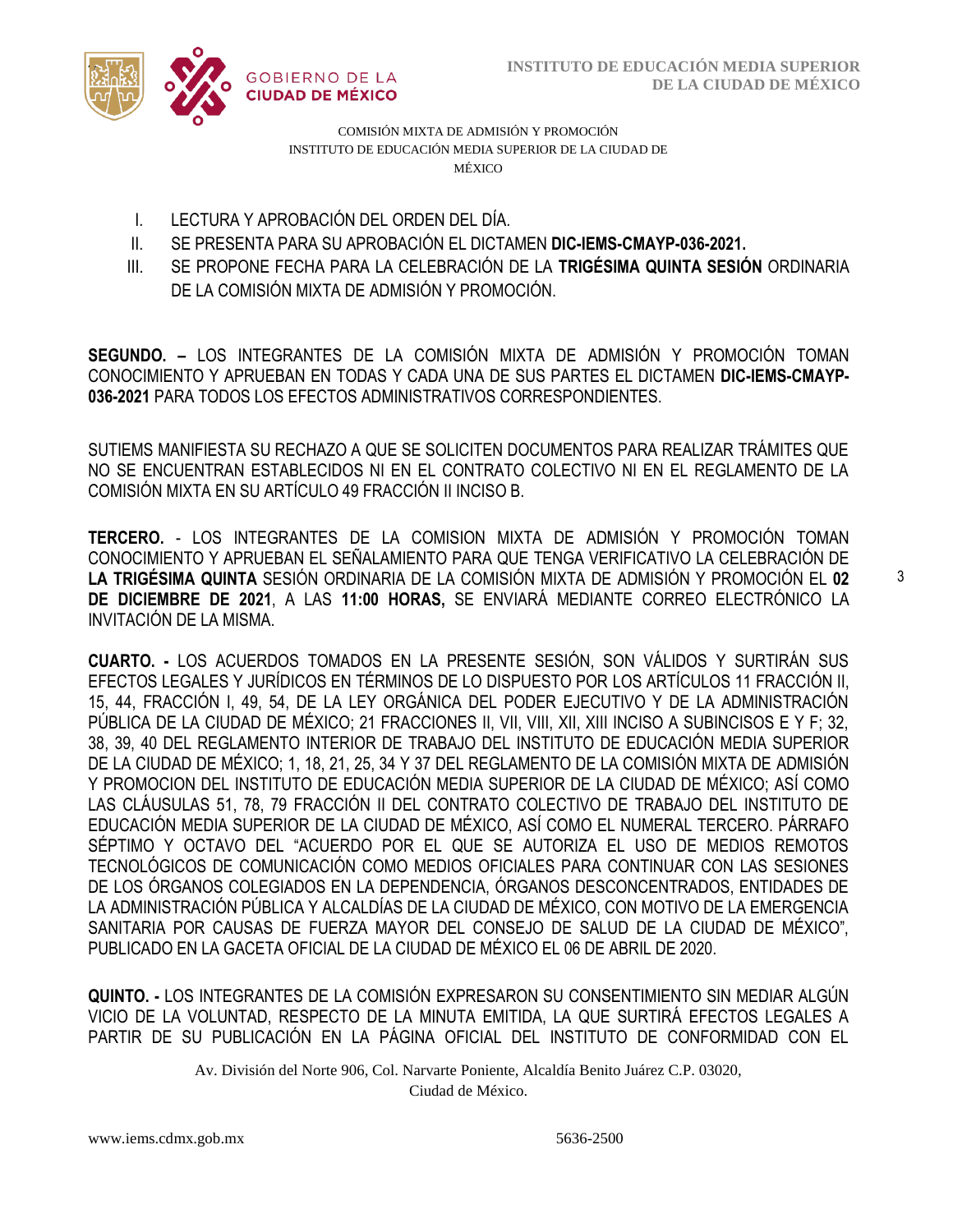

4

### COMISIÓN MIXTA DE ADMISIÓN Y PROMOCIÓN INSTITUTO DE EDUCACIÓN MEDIA SUPERIOR DE LA CIUDAD DE MÉXICO

### INTERVINIERON SE ASENTARÁN UNA VEZ TERMINADA LA EMERGENCIA SANITARIA. NUMERAL CUARTA DE LA PRESENTE MINUTA, Y LAS FIRMAS AUTÓGRAFAS DE LOS QUE EN ELLA

**ESTE DOCUMENTO SE FIRMA SIENDO LAS 15:07 HORAS DEL 25 DE NOVIEMBRE DE 2021------------------------ -----------------------------------------------------------------------------------------------------------------------------------------------------------**

**-**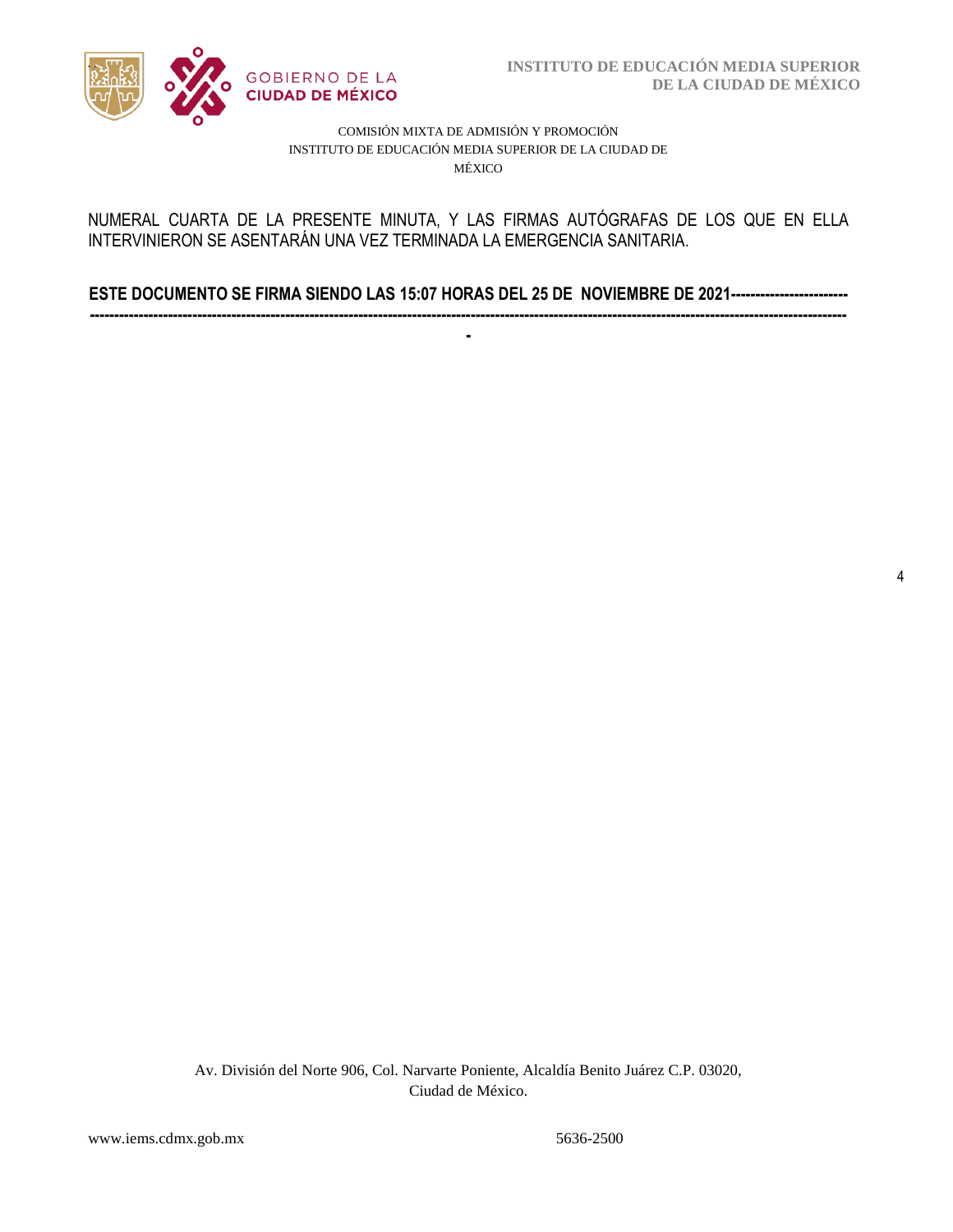

**INSTITUTO DE EDUCACIÓN MEDIA SUPERIOR DE LA CIUDAD DE MÉXICO**

COMISIÓN MIXTA DE ADMISIÓN Y PROMOCIÓN INSTITUTO DE EDUCACIÓN MEDIA SUPERIOR DE LA CIUDAD DE MÉXICO

# POR PARTE DE LOS TRABAJADORES DEL IEMS **FIRMAN LAS PARTES**

# **LETICIA LÓPEZ ZAMORA RENATA DELFINA ZÚÑIGA SANTELIZ**

INTEGRANTE PROPIETARIA

SECRETARIA GENERAL DEL SINDICATO DE LA UNIÓN DE TRABAJADORES DEL INSTITUTO DE EDUCACIÓN MEDIA SUPERIOR (SUTIEMS)

### INTEGRANTE PROPIETARIA

SECRETARIA GENERAL DEL SINDICATO INDEPENDIENTE DE TRABAJADORES DEL INSTITUTO DE EDUCACIÓN MEDIA SUPERIOR (SITIEMS)

# **RAQUEL COLÍN LÓPEZ AIDÉ ELVIA MACHORRO MACÍAS**

INTEGRANTE PROPIETARIA

SECRETARIA DE ORGANIZACIÓN DEL SINDICATO DE LA UNIÓN DE TRABAJADORES DEL INSTITUTO DE EDUCACIÓN MEDIA SUPERIOR (SUTIEMS)

INTEGRANTE PROPIETARIA

SECRETARIA DE ACTAS Y ACUERDOS DEL SINDICATO DE LA UNIÓN DE TRABAJADORES DEL INSTITUTO DE EDUCACIÓN MEDIA SUPERIOR (SUTIEMS)